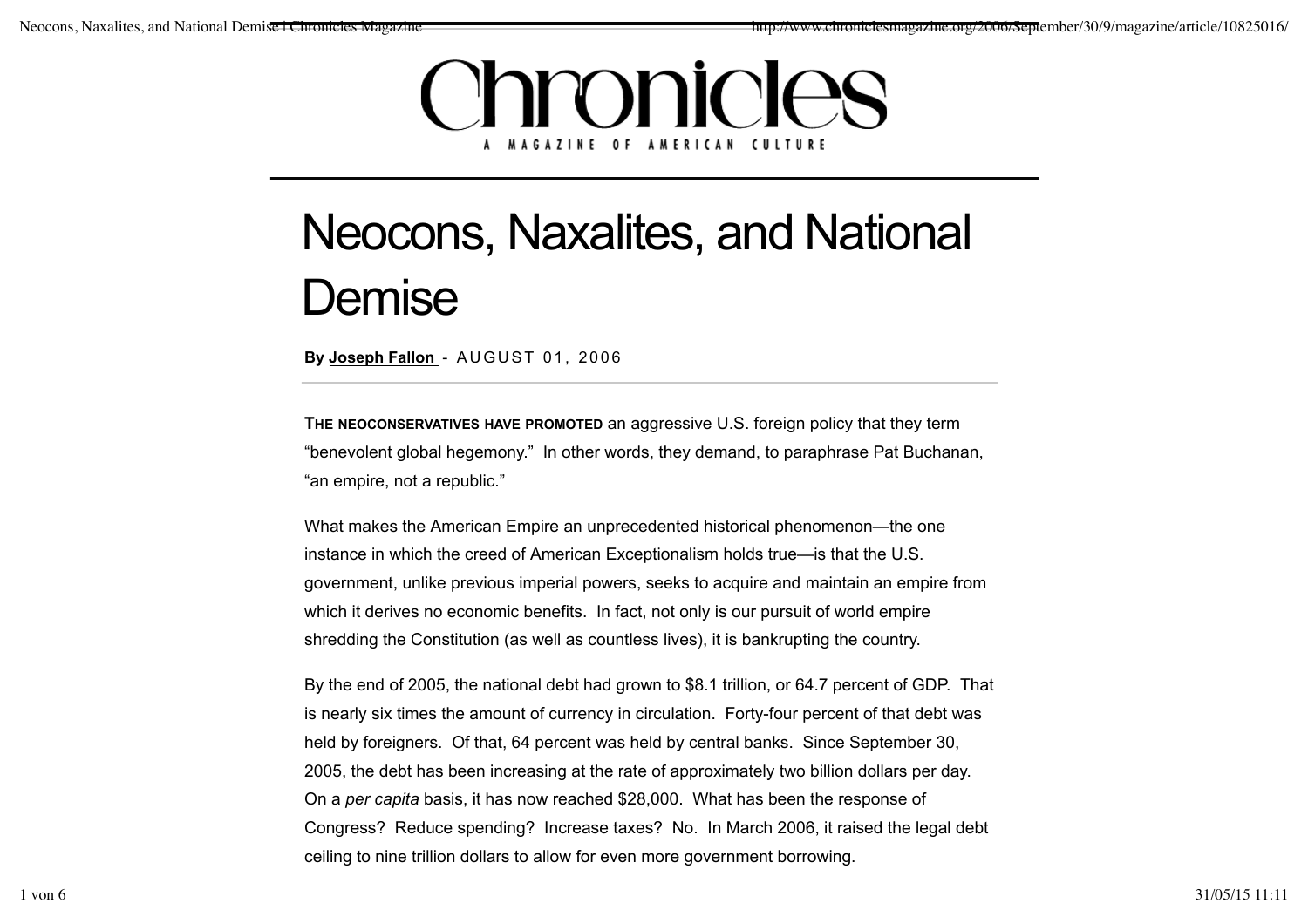Neocons, Naxalites, and National Demise | Chronicles Magazine<br>The deficit for 2005 was \$726 billion, or 5.8 percent of GDP. In "Does the Widening U.S.

Trade Deficit Pose a Threat to the Economy?" Frank Shostak of the Mises Institute writes

that,

As a result of the ballooning deficit, the value of U.S. net external liabilities, expressed at historical cost, jumped to \$5.1 trillion in 2005 from \$4.3 trillion in 2004. As a percentage of GDP, net external liabilities climbed to 41% in 2005 from 37% in the previous year and 4.9% in 1980.

The Office of Management and Budget reports that the U.S. federal budget for fiscal year 2007 is \$2.251 trillion. Of this amount, \$1.102 trillion—49 percent—is allocated to the military. The breakdown is as follows: current military, \$563 billion; past military (veterans' benefits and financing past wars through loans, savings bonds, *etc*.), \$439 billion; and the wars in Iraq and Afghanistan, an estimated \$100 billion. (In *The Economic Costs of the Iraq War: An Appraisal Three Years After the Beginning of the Conflict*, however, Joseph E. Stiglitz of Columbia University and Linda Bilmes of Harvard project that the true cost of the Iraq war alone will exceed one trillion dollars.)

If the debt and deficit are not reduced, which is unlikely, since President Bush has asserted that his "War on Terror" will continue into the foreseeable future, the financial practices of the U.S. government may appear to many investors, particularly foreign investors, as a Ponzi scheme. If that perception takes hold, the currency will weaken as foreigners fearing an economic crisis become less willing to invest in U.S. dollars. To continue to attract foreign investment, the Federal Reserve would then have to raise interest rates, perhaps significantly, which could provoke a major recession.

War is one tactic employed by the neo-cons in their quest for global empire; trade is another. And their "free-trade" policy is hollowing out the U.S. economy, which is already suffering from 25 years of deindustrialization as companies relocate their plants to Mexico and (then) Asia, outsourcing U.S. jobs overseas. It is the greatest transfer of wealth in history— from America to Asia.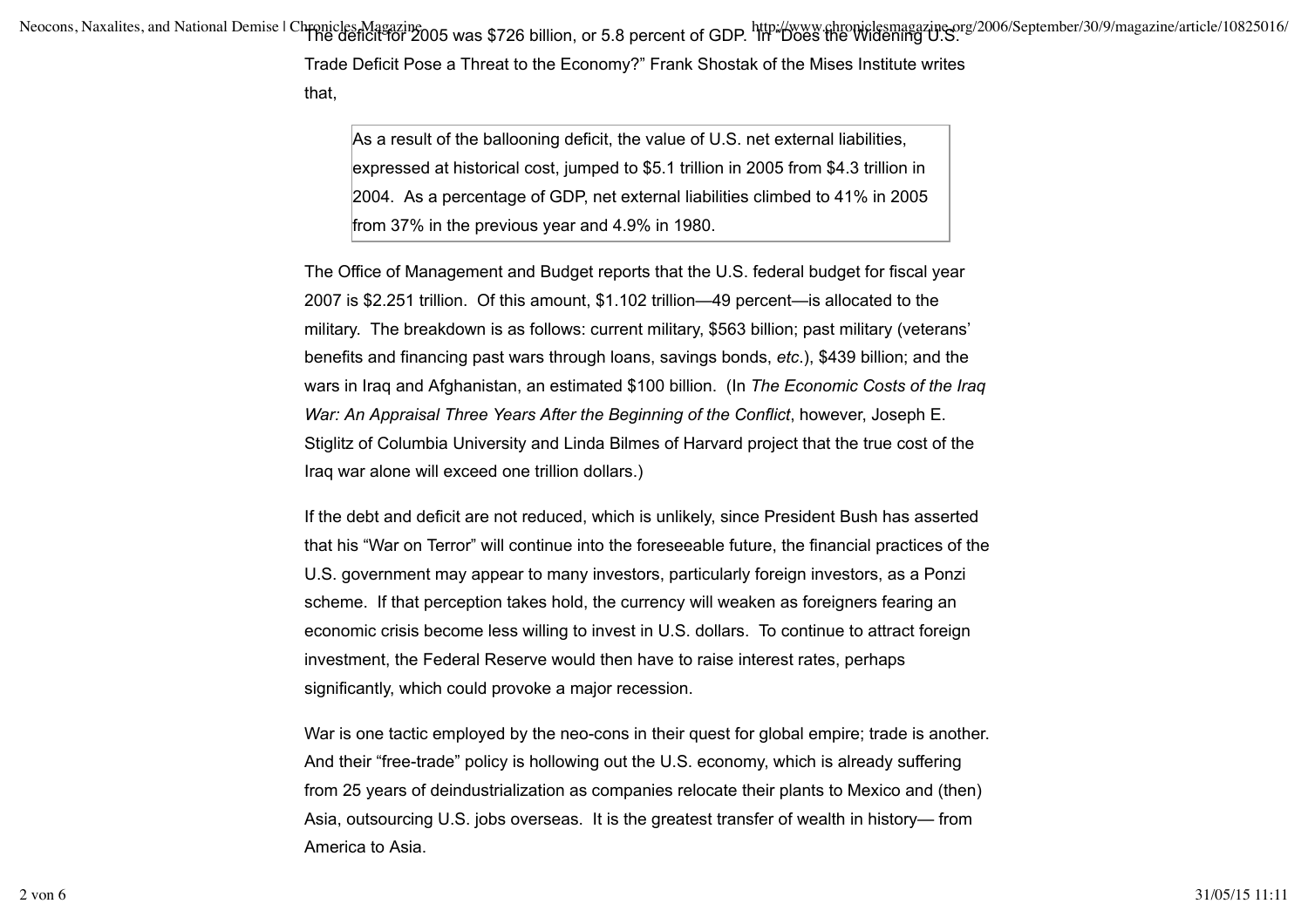/http://www.chroniclesmagazine.org/2006/September/30/9/magazine/article/10825016<br>If Current trends continue, Forrester Research, an information-technology consulting firm,

expects the number of U.S. jobs outsourced to jump from 400,000 in 2004 to 3.3 million per year by 2015. And it is not just manufacturing and service jobs that are being outsourced. Technology-related jobs, such as "software development, customer service, accounting, back-office support, product development and other white collar endeavors," are also being sent overseas. According to a study by the University of California, Berkeley, approximately 14 million Americans working as "financial analysts, medical technicians, paralegals, and computer and math professionals could reasonably be considered 'at risk'" for having their jobs outsourced, while Deloitte Consulting anticipates that three quarters of America's leading financial institutions will eventually outsource their jobs, with India a prime destination.

Over half of the Fortune 500 companies are already outsourcing jobs. These include American Express, Chase, Dell, Delta Airlines, Hewlett-Packard, HSBC, J.P. Morgan, and Oracle. And, according to a *CNET News.com* and Harris Interactive poll, over 40 percent of U.S. technology executives are willing to pay higher taxes to prevent the U.S. government from prohibiting outsourcing. Outsourcing is too profitable to U.S. companies for them to allow it to be terminated, no matter how damaging it is to U.S. workers. As former U.S. Trade Representative Charlene Barshefsky remarked, "We used to think that displaced workers, given new training, could move up the value chain. There is now a question about whether that upward movement will be possible."

The profitability of outsourcing is principally derived from differences in salaries and regulations. First, companies often pay foreign workers a fraction of the American wage. For instance, in 2002, the U.S. salary for a software programmer was \$66,100; in India, it was \$10,000. A mechanical engineer in the United States earned \$55,600; in India, \$5,900. Here, an IT manager received \$55,000; there, \$8,500. An accountant earned \$41,000 in America, but only \$5,000 in India. And financial operations paid \$37,625 in the United States, but only \$5,500 in India.

Second, companies' foreign operations are not subject to U.S. laws on pollution, employment practices, workplace conditions, minimum wage, maximum work hours per week, sick days, 31/05/15 11:11 31/05/15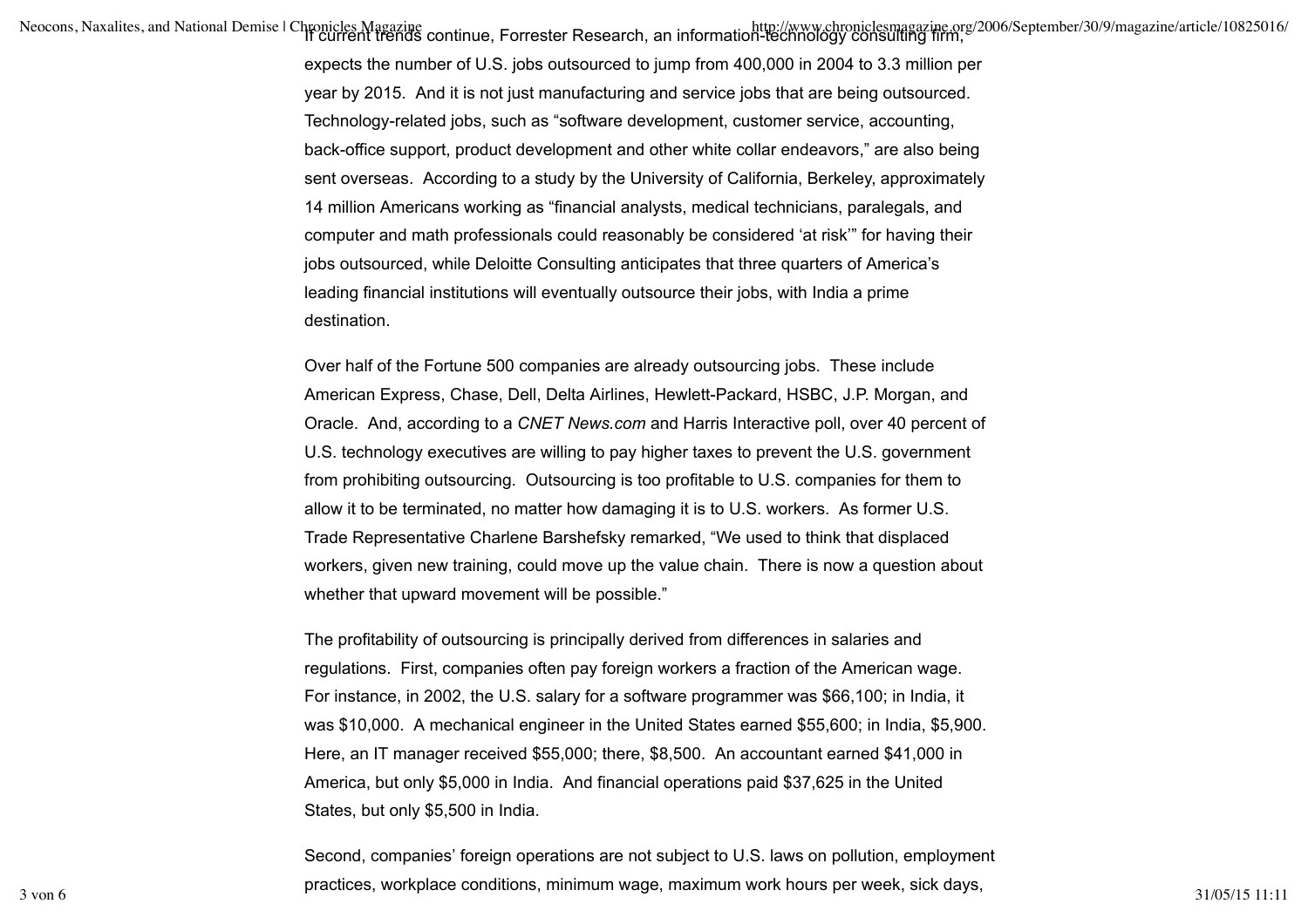Thus, many U.S. businesses benefit from the American Empire, even though the government and citizens of the United States do not. But what about India, an aspiring world power, a junior partner in the U.S. War on Terror, and a beneficiary of U.S. outsourcing?

India sees an alliance with the United States as a way to advance her national interests, including recognition as a nuclear power. New Delhi speaks of a "strategic partnership" with Washington, as reflected in the "New Framework for the US-India Defense Relationship" and the "US-India Global Democracy Initiative" to "promote stability, democracy, prosperity and peace throughout the world." In return for this cooperation, Washington plans "to help India become a major world power in the 21st century," to serve as a counterweight to China.

Integral to this "strategic partnership" is the establishment of a CEO forum of Indian and American business leaders to promote trade and investment in India, which includes promoting the outsourcing of U.S. jobs to India. In its desire to benefit financially from America's empire, the Indian government is blind to domestic repercussions.

India is a land of two extremes locked in a timeless cold war that is now turning hot: the rich, literate, "progressive" urban centers *versus* the poor, illiterate, "traditional" countryside. The former hold political and economic power, but they are outnumbered, surrounded, infiltrated, and, ultimately, at the mercy of the latter should they revolt.

In the 1970's, this environment produced Maoists—called Naxalites after the city of their origin, Naxalbari in West Bengal—who sought a "people's war" of the countryside against the cities. The initial insurgency failed; outsourcing, however, has brought it back to life with a vengeance.

In conjunction with New Delhi's policy of economic liberalization, outsourcing has generated tremendous economic growth in India. With a GDP growth rate exceeding eight percent in 2005, and anticipated to continue apace for the near future, India is the second-fastest growing major economy in the world.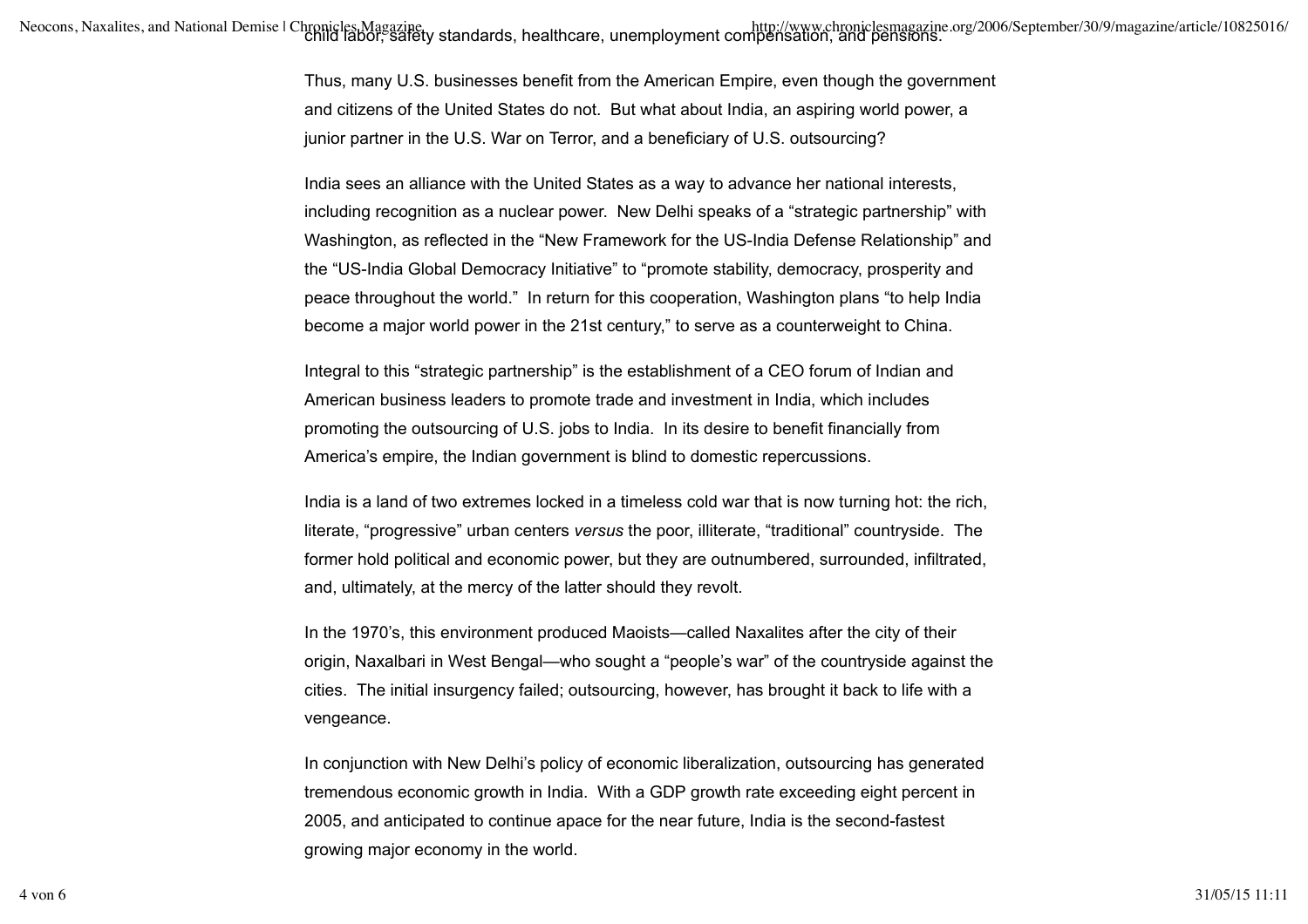/http://www.chroniclesmagazine.org/2006/September/30/9/magazine/article/10825016<br>Nis growth, however, has amplified the disparity in incomes and expectations within cities,

between the cities and the countryside, and among the regions. For instance, the disparity in growth rates between what are termed the forward and the backward Indian states rose from 0.3 percent to 3.3 percent. And 106 million people, roughly ten percent of the population, are unemployed. Seventy-five percent live in the countryside. Corruption, disaffection, and alienation have set in.

As a result, within 18 months, the Naxalite insurgency extended its sphere of influence from 76 districts in nine states in 2003 to 156 districts in 13 states by 2005—one quarter of India's territory.

The "Red Corridor" they established linking their "liberated zones" in India with Maoistcontrolled territory in Nepal is being expanded into a north-south and east-west corridor spanning all of India. According to Ranjit Kumar Gupta, a former police commissioner of Kolkata who fought Naxalites in the 1970's, a coordinated attack from the Red Corridor could break the country in half, leading to Naxalite "control over huge deposits of minerals, oils, and industrialised territory." The question now is not "if" but "when" it will occur.

There is irony in all this—ex-Trotskyites, American neocons, promoting international capitalism; the flourishing of international capitalism in India fostering the growth of the ultraleftist Naxalites. And there is tragedy. The empire cannot be sustained. Like the god Cronus, it devours its children. It is bankrupting the United States and unraveling India. The former is facing economic implosion; the latter, social explosion.

## <u>PREVIOUS STORY</u><br>**An Undesirable Independence**